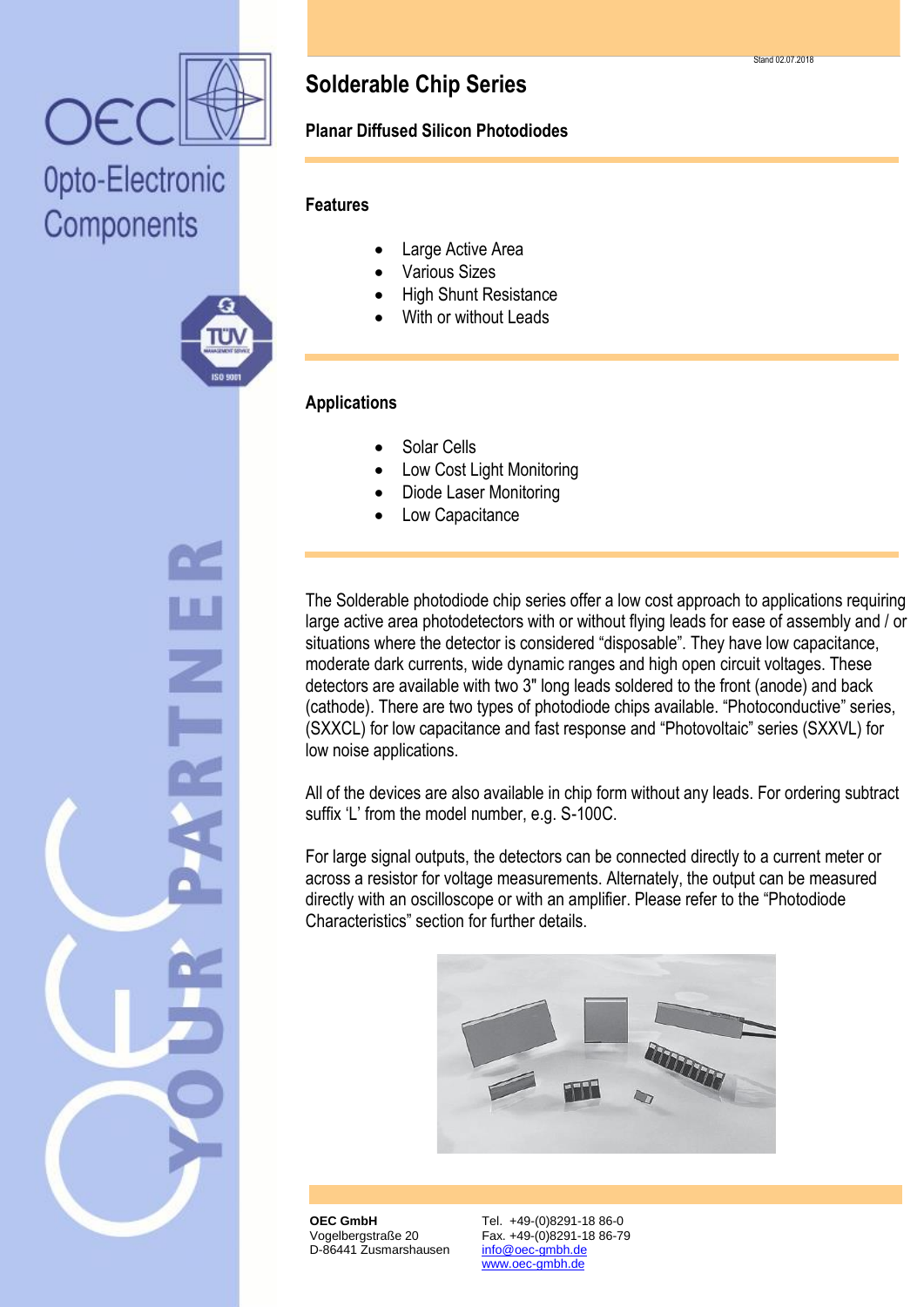**OEC GmbH** Vogelbergstraße 20 D-86441 Zusmarshausen

Tel. +49-(0)8291-18 86-0 Fax. +49-(0)8291-18 86-79 info@oec-gmbh.de www.oec-gmbh.de

**Typical Spectral Response**

#### $0.7$ <sup>'C'</sup> Series  $0.6$ 'V' Series  $0.5$ Responsivity (A/W)  $0.4$  $0,3$  $0.2$  $0.1$  $0.0$ 300 400 500 600 700 800 900 1000 1100 Wavelength (nm)

## **Typical Dark Current per Unit Area vs. Bias Voltage**





۵

ПŬ

Components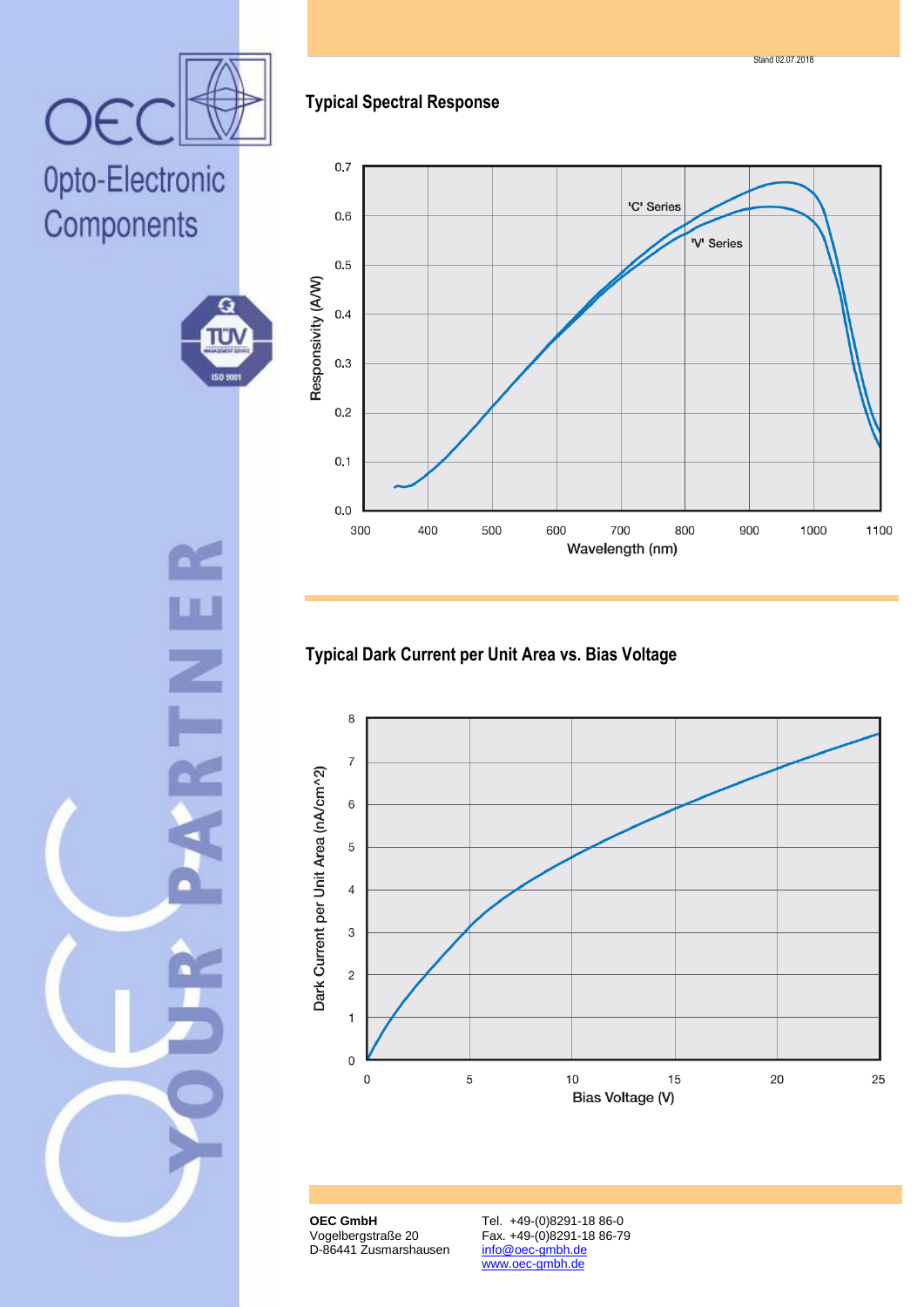**OEC GmbH** Vogelbergstraße 20 D-86441 Zusmarshausen Tel. +49-(0)8291-18 86-0 Fax. +49-(0)8291-18 86-79 info@oec-gmbh.de www.oec-gmbh.de

### **Typical Shunt Resistance vs. Temperature**



### **Typical Capacitance per Unit Area vs. Bias Voltage typische "pF / cm²"**



# OE Opto-Electronic Components



Stand 02.07.2018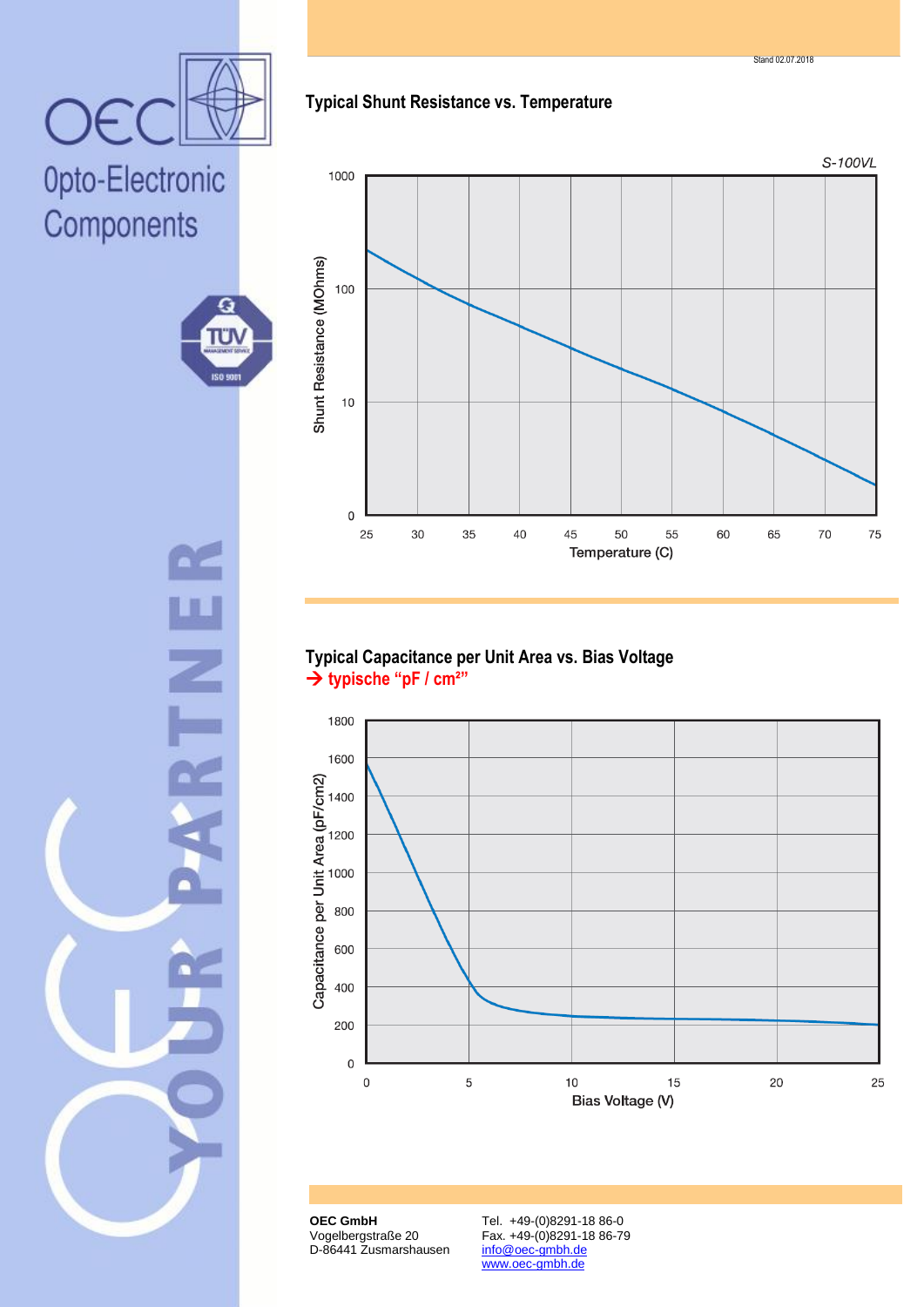**Responsivity**



# Opto-Electronic Components



| <b>Model</b>   | <b>Active Area</b>                             |                                  | <b>Chip Size</b><br>mm | <b>Peak Responsivity</b><br>Wavelength | <b>INGOMULIOITILY</b><br>(A/W) at $\lambda_p$ |            |
|----------------|------------------------------------------------|----------------------------------|------------------------|----------------------------------------|-----------------------------------------------|------------|
| <b>Number</b>  | Area mm <sup>2</sup><br>(inches <sup>2</sup> ) | <b>Dimensions</b><br>mm (inches) | (inches)               | $\lambda_{p}$ (nm)                     | Min                                           | <b>Typ</b> |
| <b>S-4CL *</b> | 4.7                                            | $1.7 \times 2.8$                 | $1.9 \times 4.1$       |                                        | 0.60                                          | 0.65       |
| $S-4VL$        | (0.007)                                        | $(0.07 \times 0.11)$             | $(0.08 \times 0.16)$   |                                        |                                               |            |
| <b>S-10CL</b>  | 9.6                                            | $2.3 \times 4.2$                 | $2.5 \times 5.1$       |                                        |                                               |            |
| <b>S-10VL</b>  | (0.015)                                        | $(0.09 \times 0.17)$             | $(0.10 \times 0.20)$   |                                        |                                               |            |
| <b>S-25CL</b>  | 25.8                                           | $5.1 \times 5.1$                 | $5.5 \times 6.0$       |                                        |                                               |            |
| <b>S-25VL</b>  | (0.04)                                         | $(0.20 \times 0.20)$             | $(0.22 \times 0.24)$   |                                        |                                               |            |
| <b>S-25CRL</b> | 25.4                                           | $2.5 \times 10.1$                | $3.4 \times 10.5$      |                                        |                                               |            |
| <b>S-25VRL</b> | (0.039)                                        | $(0.10 \times 0.40)$             | $(0.13 \times 0.41)$   |                                        |                                               |            |
| <b>S-50CL</b>  | 51.0                                           | $2.5 \times 20.3$                | $3.4 \times 20.6$      | 970                                    |                                               |            |
| <b>S-50VL</b>  | (0.079)                                        | $(0.10 \times 0.80)$             | $(0.13 \times 0.81)$   |                                        |                                               |            |
| <b>S-80CL</b>  | 82.6                                           | $4.1 \times 20.1$                | $5.2 \times 20.4$      |                                        |                                               |            |
| <b>S-80VL</b>  | (0.128)                                        | $(0.16 \times 0.79)$             | $(0.21 \times 0.80)$   |                                        |                                               |            |
| <b>S-100CL</b> | 93.4                                           | $9.7 \times 9.7$                 | 10.5 x 11.00           |                                        |                                               |            |
| <b>S-100VL</b> | (0.145)                                        | $(0.38 \times 0.38)$             | $(0.42 \times 0.43)$   |                                        |                                               |            |
| <b>S-120CL</b> | 105.7                                          | $4.5 \times 23.5$                | $5.5 \times 23.9$      |                                        |                                               |            |
| <b>S-120VL</b> | (0.164)                                        | $(0.18 \times 0.93)$             | $(0.22 \times 0.94)$   |                                        |                                               |            |
| <b>S-200CL</b> | 189.0                                          | $9.2 \times 20.7$                | 10.2 x 21.0            |                                        |                                               |            |
| <b>S-200VL</b> | (0.293)                                        | $(0.36 \times 0.81)$             | $(0.40 \times 0.83)$   |                                        |                                               |            |

**Typical Electro-Optical Specifications** (at T<sub>A</sub> = 23°C)

| <b>Model</b>   | <b>Shunt Resistance</b><br>$(M\Omega)$<br>$-10mV$ | <b>Dark Current</b><br>(nA) -5V | Capacitance<br>(pF) |            |
|----------------|---------------------------------------------------|---------------------------------|---------------------|------------|
| <b>Number</b>  | Min                                               | <b>Max</b>                      | 0V                  | $-5V$      |
|                |                                                   |                                 | Typ                 | <b>Typ</b> |
| <b>S-4CL*</b>  |                                                   | 20                              |                     | 15         |
| <b>S-4VL</b>   | 10                                                |                                 | 370                 | ---        |
| <b>S-10CL</b>  |                                                   | 40                              | ---                 | 30         |
| <b>S-10VL</b>  | 8                                                 |                                 | 750                 | ---        |
| <b>S-25CL</b>  |                                                   | 100                             |                     | 95         |
| <b>S-25VL</b>  | 5                                                 |                                 | 2100                | ---        |
| <b>S-25CRL</b> | ---                                               | 100                             | ---                 | 95         |
| <b>S-25VRL</b> | 5                                                 |                                 | 2100                | ---        |
| <b>S-50CL</b>  | ---                                               | 300                             |                     | 200        |
| <b>S-50VL</b>  | 3                                                 |                                 | 4000                |            |
| <b>S-80CL</b>  | ---                                               | 500                             | ---                 | 300        |
| <b>S-80VL</b>  | $\overline{2}$                                    | ---                             | 6000                | ---        |
| <b>S-100CL</b> | ---                                               | 600                             | ---                 | 375        |
| <b>S-100VL</b> | 1.0                                               |                                 | 8500                | ---        |
| <b>S-120CL</b> | ---                                               | 800                             |                     | 450        |
| <b>S-120VL</b> | 0.5                                               | ---                             | 10000               | ---        |
| <b>S-200CL</b> | ---                                               | 1200                            | ---                 | 750        |
| <b>S-200VL</b> | 0.2                                               | ---                             | 17000               | ---        |

All of the above bare chips are provided with two 3" long 29-30 AWG insulated color coded leads attached to the front for anode (RED) and to the back for Cathode (BLACK). They are also available in chip form only (Leadless).

For Ordering subtract Suffix ´L` from the Model Number, i.e. S-100C.

**OEC GmbH** Vogelbergstraße 20 D-86441 Zusmarshausen

Tel. +49-(0)8291-18 86-0 Fax. +49-(0)8291-18 86-79 info@oec-gmbh.de www.oec-gmbh.de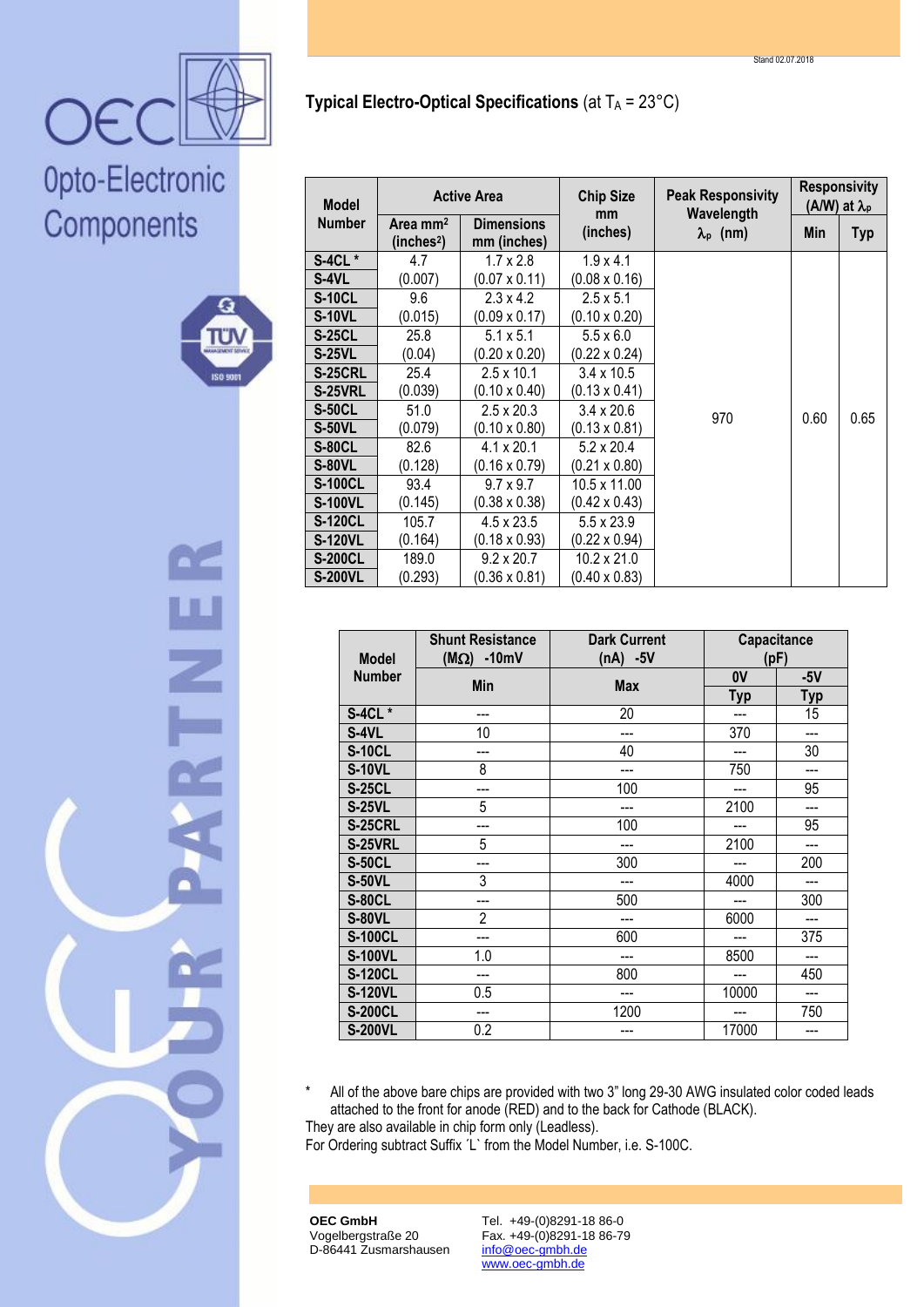**Chip Dimensions** (in inches)





 $\overline{\mathbf{z}}$ 











**OEC GmbH** Vogelbergstraße 20 D-86441 Zusmarshausen

Tel. +49-(0)8291-18 86-0 Fax. +49-(0)8291-18 86-79 info@oec-gmbh.de www.oec-gmbh.de